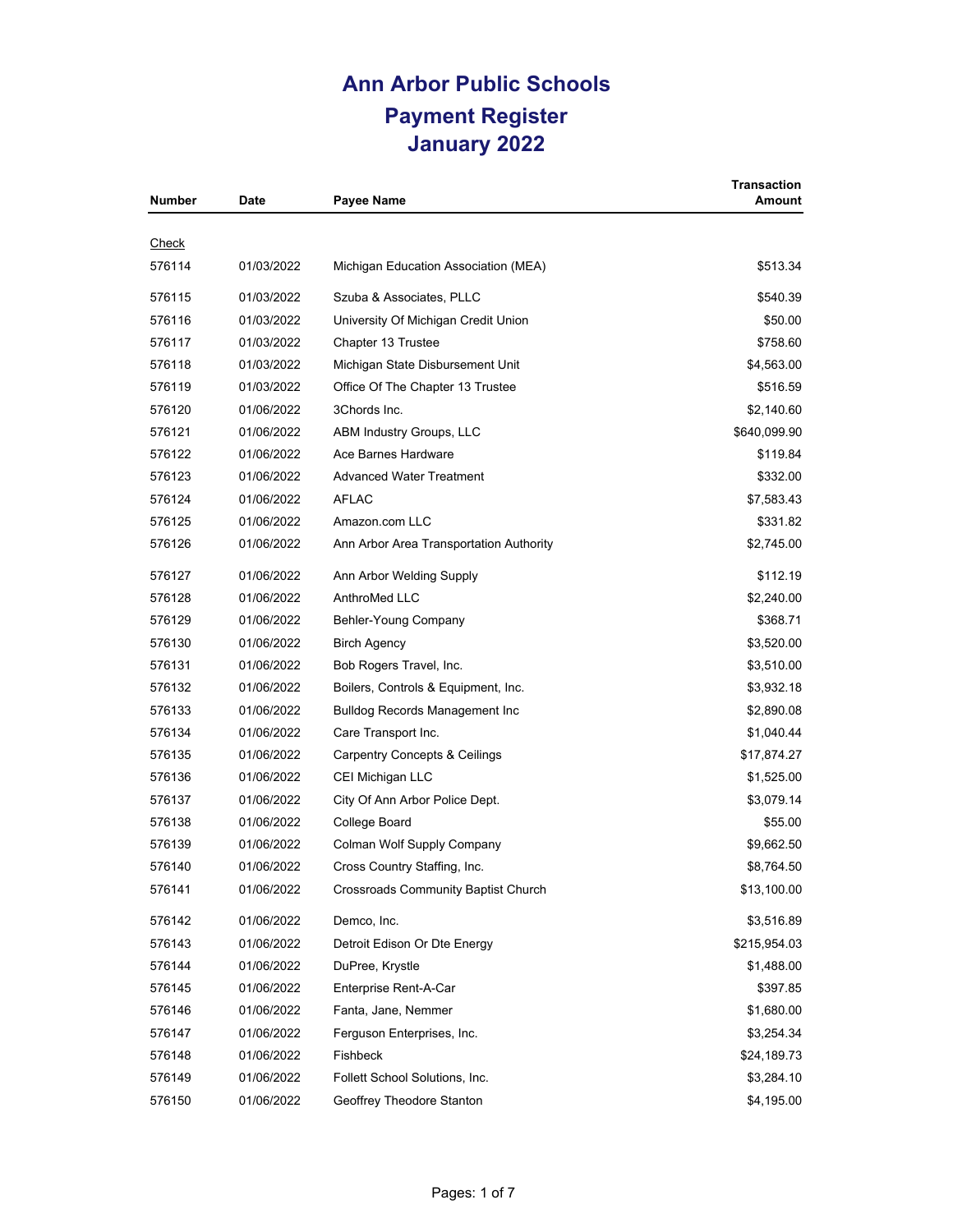| <b>Number</b> | <b>Date</b> |                                                  | <b>Transaction</b><br>Amount |
|---------------|-------------|--------------------------------------------------|------------------------------|
| 576151        | 01/06/2022  | Payee Name                                       |                              |
|               |             | Getaway Tours Inc                                | \$795.00                     |
| 576152        | 01/06/2022  | <b>Gordon Food Service</b>                       | \$366.59                     |
| 576153        | 01/06/2022  | Grainger                                         | \$866.46                     |
| 576154        | 01/06/2022  | Hewitt's Music, Inc.                             | \$185.00                     |
| 576155        | 01/06/2022  | Idelle Hammond-Sass Design                       | \$500.00                     |
| 576156        | 01/06/2022  | J W Pepper & Sons, Inc.                          | \$50.00                      |
| 576157        | 01/06/2022  | Jackson Service Company                          | \$1,378.00                   |
| 576158        | 01/06/2022  | Johnstone Supply Detroit Group                   | \$433.63                     |
| 576159        | 01/06/2022  | Kone Incorporated                                | \$1,808.40                   |
| 576160        | 01/06/2022  | Let's Go Transportation Services                 | \$6,748.00                   |
| 576161        | 01/06/2022  | Lowe's Home Centers, Inc.                        | \$935.25                     |
| 576162        | 01/06/2022  | <b>Madison Electric</b>                          | \$4,390.21                   |
| 576163        | 01/06/2022  | <b>Meridian Winds LLC</b>                        | \$355.00                     |
| 576164        | 01/06/2022  | Messa (370)                                      | \$368,860.51                 |
| 576165        | 01/06/2022  | MI Assoc Of Admins Of Spec Ed MAASE              | \$590.00                     |
| 576166        | 01/06/2022  | Michigan Power Rodding, Inc.                     | \$2,525.00                   |
| 576167        | 01/06/2022  | NCS Pearson, Inc.                                | \$35,586.75                  |
| 576168        | 01/06/2022  | Novi High School                                 | \$150.00                     |
| 576169        | 01/06/2022  | NUCO <sub>2</sub> Inc                            | \$609.11                     |
| 576170        | 01/06/2022  | Office Depot                                     | \$5,204.65                   |
| 576171        | 01/06/2022  | Open Up Resources                                | \$960.00                     |
| 576172        | 01/06/2022  | Pediatric Therapy Associates                     | \$32,464.75                  |
| 576173        | 01/06/2022  | Platinum Psychological Services                  | \$2,550.00                   |
| 576174        | 01/06/2022  | Platt Laundromat, LLC                            | \$119.00                     |
| 576175        | 01/06/2022  | Polar Paradice                                   | \$249.00                     |
| 576176        | 01/06/2022  | Precision Concrete Inc                           | \$1,078.00                   |
| 576177        | 01/06/2022  | <b>Priority Health</b>                           | \$2,059,437.36               |
| 576178        | 01/06/2022  | <b>Quill Corporation</b>                         | \$100.35                     |
| 576179        | 01/06/2022  | Robert Half International Inc. dba Account Temps | \$6,116.63                   |
| 576180        | 01/06/2022  | Scholastic Inc                                   | \$140.97                     |
| 576181        | 01/06/2022  | School Specialty Inc*                            | \$1,296.19                   |
| 576182        | 01/06/2022  | Set-Seg (Opt & Gtl)                              | \$854.10                     |
| 576183        | 01/06/2022  | Stadium Hardware                                 | \$96.95                      |
| 576184        | 01/06/2022  | Stantec Architecture Inc.                        | \$33,842.10                  |
| 576185        | 01/06/2022  | Staples Advantage                                | \$612.13                     |
| 576186        | 01/06/2022  | <b>Superior Text</b>                             | \$165.00                     |
| 576187        | 01/06/2022  | The Math Learning Center                         | \$5,126.37                   |
| 576188        | 01/06/2022  | Tredroc Tire Services, LLC                       | \$830.12                     |
| 576189        | 01/06/2022  | <b>Underground Printing</b>                      | \$950.04                     |
| 576190        | 01/06/2022  | University Translator Services                   | \$832.50                     |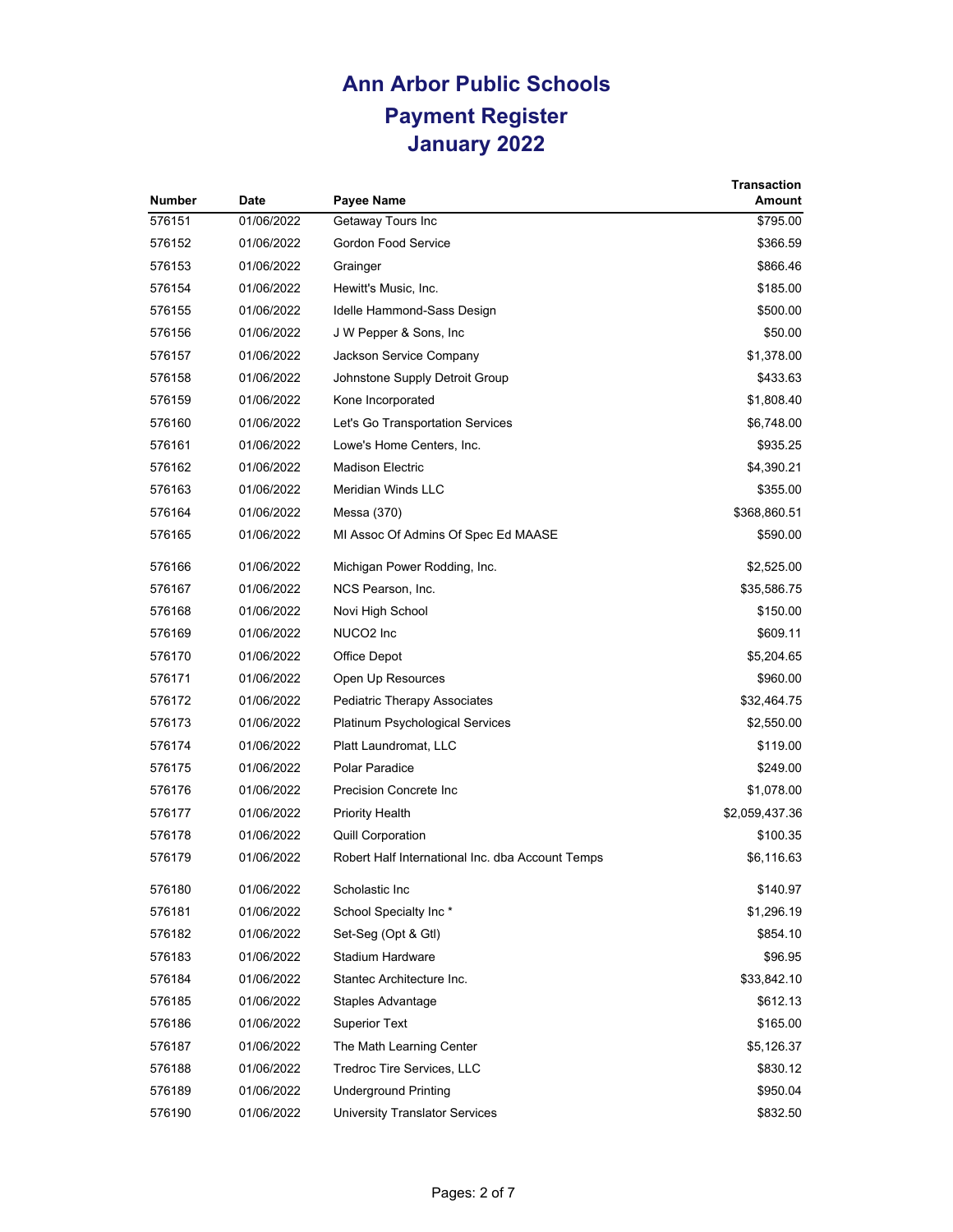|               |             |                                             | <b>Transaction</b> |
|---------------|-------------|---------------------------------------------|--------------------|
| <b>Number</b> | <b>Date</b> | Payee Name                                  | Amount             |
| 576191        | 01/06/2022  | US Foods, Inc.                              | \$515.19           |
| 576192        | 01/06/2022  | Video And Internet Stuff, Llc               | \$5,183.75         |
| 576193        | 01/06/2022  | Washtenaw Intermediate School District      | \$1,104.00         |
| 576194        | 01/06/2022  | Apple Computer Inc                          | \$988.40           |
| 576195        | 01/06/2022  | ChompAway Ventures LLC DBA Jan-Pro Detroit  | \$585.00           |
| 576196        | 01/06/2022  | GreatAmerica Financial Services Corporation | \$861.82           |
| 576197        | 01/06/2022  | Impressive Promotional Products, LLC        | \$7,951.50         |
| 576198        | 01/06/2022  | Lumens Integration Inc                      | \$100.00           |
| 576199        | 01/06/2022  | <b>Madison Electric</b>                     | \$1,668.69         |
| 576200        | 01/06/2022  | PowerSchool Group, LIC                      | \$1,680.00         |
| 576201        | 01/06/2022  | Sentinel Technologies Inc                   | \$30,240.00        |
| 576202        | 01/06/2022  | Tyler Technologies, Inc.                    | \$13,630.00        |
| 576203        | 01/06/2022  | U Of M Varsity Tennis Center                | \$3,182.78         |
| 576204        | 01/12/2022  | Michigan Education Association (MEA)        | \$475.01           |
| 576205        | 01/12/2022  | Szuba & Associates, PLLC                    | \$554.97           |
| 576206        | 01/12/2022  | University Of Michigan Credit Union         | \$50.00            |
| 576207        | 01/12/2022  | Weber & Olcese, P.L.C                       | \$20.00            |
| 576208        | 01/12/2022  | Chapter 13 Trustee                          | \$758.60           |
| 576209        | 01/12/2022  | Michigan State Disbursement Unit            | \$4,497.87         |
| 576210        | 01/12/2022  | Office Of The Chapter 13 Trustee            | \$516.59           |
| 576211        | 01/20/2022  | A and N Electric, Inc.                      | \$46,377.00        |
| 576212        | 01/20/2022  | Ace Barnes Hardware                         | \$390.38           |
| 576213        | 01/20/2022  | All The Kings Men                           | \$1,383.65         |
| 576214        | 01/20/2022  | <b>AM Services</b>                          | \$27,398.55        |
| 576215        | 01/20/2022  | Amazon.com LLC                              | \$3,351.89         |
| 576216        | 01/20/2022  | Ann Arbor Observer                          | \$2,990.60         |
| 576217        | 01/20/2022  | Ann Arbor Sport Fencing Club                | \$3,056.26         |
| 576218        | 01/20/2022  | Ann Arbor Welding Supply                    | \$44.56            |
| 576219        | 01/20/2022  | Apple Computer Inc                          | \$17,517.50        |
| 576220        | 01/20/2022  | Arch Environmental Group, Inc.              | \$1,432.73         |
| 576221        | 01/20/2022  | Arthur J Gallagher & Co                     | \$2,530.00         |
| 576222        | 01/20/2022  | Aunt Flow Corp.                             | \$1,110.00         |
| 576223        | 01/20/2022  | <b>Baruzzini Aquatics</b>                   | \$7,100.00         |
| 576224        | 01/20/2022  | Behler-Young Company                        | \$98.50            |
| 576225        | 01/20/2022  | <b>Binell Bros Cutlery &amp; Grinding</b>   | \$121.00           |
| 576226        | 01/20/2022  | Blackstone Bookstore & Cultural Center      | \$1,331.63         |
| 576227        | 01/20/2022  | <b>Blick Art Materials LLC</b>              | \$102.33           |
| 576228        | 01/20/2022  | Boilers, Controls & Equipment, Inc.         | \$97.28            |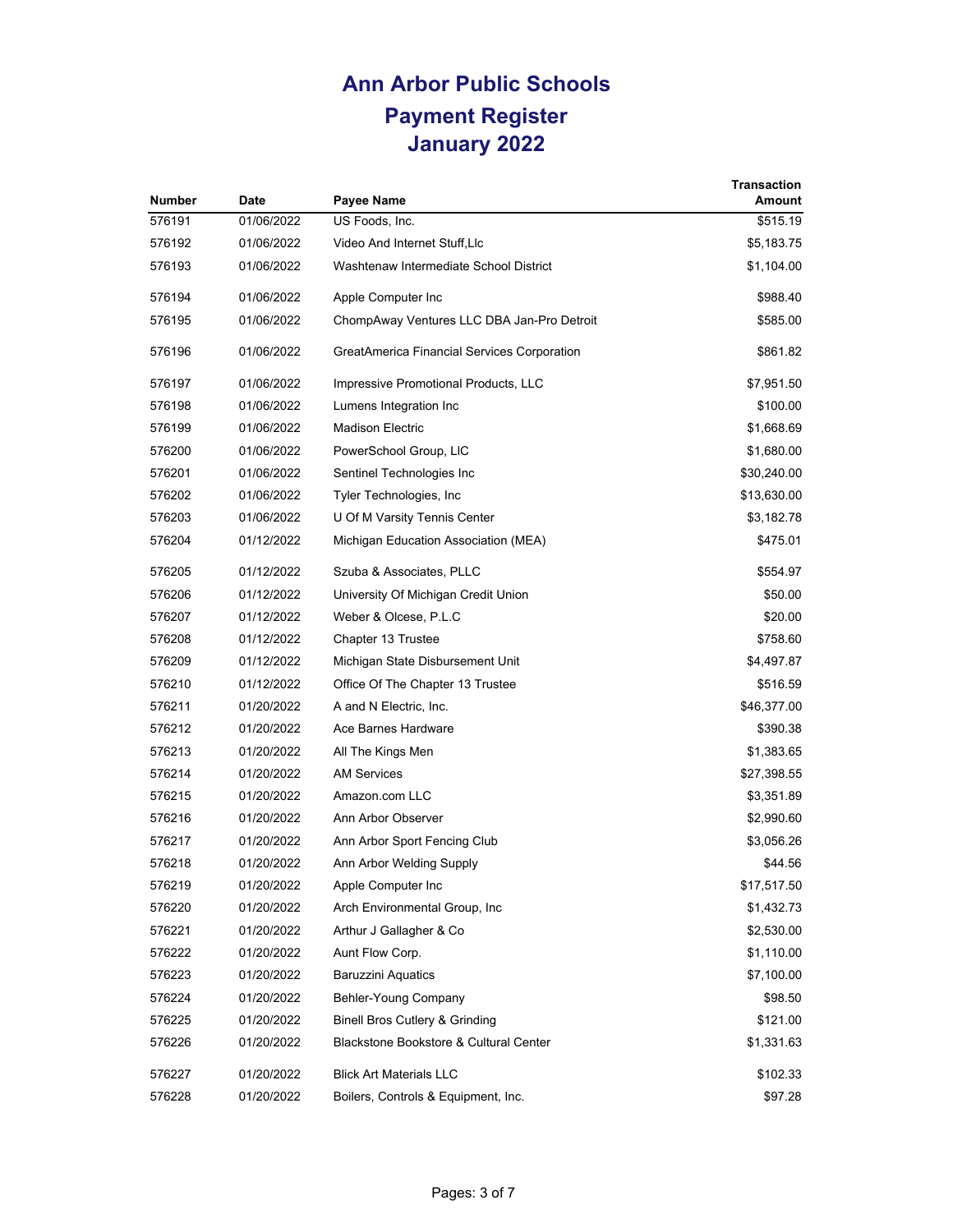| <b>Number</b> | Date       | Payee Name                                                            | <b>Transaction</b><br>Amount |
|---------------|------------|-----------------------------------------------------------------------|------------------------------|
| 576229        | 01/20/2022 | <b>BSN Corporation Sport Supply Group I</b>                           | \$9,780.64                   |
| 576230        | 01/20/2022 | Busch's Valuland - Green Rd                                           | \$210.36                     |
| 576231        | 01/20/2022 | Care Transport Inc.                                                   | \$38,207.26                  |
| 576232        | 01/20/2022 |                                                                       |                              |
| 576233        | 01/20/2022 | <b>Carpentry Concepts &amp; Ceilings</b><br><b>CDW Government LLC</b> | \$62.00                      |
|               |            |                                                                       | \$75,337.36                  |
| 576234        | 01/20/2022 | Cengage Learning                                                      | \$54.24                      |
| 576235        | 01/20/2022 | City Of Ann Arbor Police Dept.                                        | \$591.54                     |
| 576236        | 01/20/2022 | City Of Ann Arbor Police Dept.                                        | \$394.36                     |
| 576237        | 01/20/2022 | City Of Ann Arbor Treasurer                                           | \$8,205.50                   |
| 576238        | 01/20/2022 | City Of Ann Arbor Treasurer                                           | \$250.00                     |
| 576239        | 01/20/2022 | Collins And Blaha, P.C.                                               | \$3,375.00                   |
| 576240        | 01/20/2022 | Colman Wolf Supply Company                                            | \$2,232.65                   |
| 576241        | 01/20/2022 | Compass Group, DBA Chartwells K-12                                    | \$1,005,616.33               |
| 576242        | 01/20/2022 | Complete Production System Inc                                        | \$4,301.96                   |
| 576243        | 01/20/2022 | <b>Constellation New Energy Gas</b>                                   | \$63,372.17                  |
| 576244        | 01/20/2022 | <b>Crawford Door Sales</b>                                            | \$645.00                     |
| 576245        | 01/20/2022 | Cross Country Staffing, Inc.                                          | \$2,985.00                   |
| 576246        | 01/20/2022 | Crowne Plaza Lansing West                                             | \$429.30                     |
| 576247        | 01/20/2022 | Davis Vision                                                          | \$3,186.12                   |
| 576248        | 01/20/2022 | Deca Images                                                           | \$295.00                     |
| 576249        | 01/20/2022 | Delta-T Group Detroit                                                 | \$8,685.15                   |
| 576250        | 01/20/2022 | Detroit Edison Or Dte Energy                                          | \$66,963.93                  |
| 576251        | 01/20/2022 | Dollar Bill Copying                                                   | \$1,587.25                   |
| 576252        | 01/20/2022 | Dummies On The Run Jerry Buffman                                      | \$1,275.00                   |
| 576253        | 01/20/2022 | DuPree, Krystle                                                       | \$130.00                     |
| 576254        | 01/20/2022 | <b>Edmondson Security Solutions</b>                                   | \$583.00                     |
| 576255        | 01/20/2022 | Enterprise Rent-A-Car                                                 | \$205.95                     |
| 576256        | 01/20/2022 | Everyday Speech LLC                                                   | \$299.99                     |
| 576257        | 01/20/2022 | <b>Federal Express Corporation</b>                                    | \$32.44                      |
| 576258        | 01/20/2022 | Ferguson Enterprises, Inc.                                            | \$596.51                     |
| 576259        | 01/20/2022 | Fiber Link Inc.                                                       | \$1,917.50                   |
| 576260        | 01/20/2022 | <b>First Book</b>                                                     | \$70.46                      |
| 576261        | 01/20/2022 | Flinn Scientific Co.                                                  | \$327.50                     |
| 576262        | 01/20/2022 | Follett School Solutions, Inc.                                        | \$2,769.99                   |
| 576263        | 01/20/2022 | <b>Foundation Building Materials</b>                                  | \$119.52                     |
| 576264        | 01/20/2022 | <b>FPT Metro Waste</b>                                                | \$1,360.00                   |
| 576265        | 01/20/2022 | Gaynor, Jeffrey, T                                                    | \$130.00                     |
| 576266        | 01/20/2022 | General Painting Company LLC                                          | \$5,500.00                   |
| 576267        | 01/20/2022 | Getaway Tours Inc                                                     | \$2,585.00                   |
| 576268        | 01/20/2022 | Gordon Food Service                                                   | \$294.24                     |
| 576269        | 01/20/2022 | Goyette Mechanical Co                                                 | \$21,664.00                  |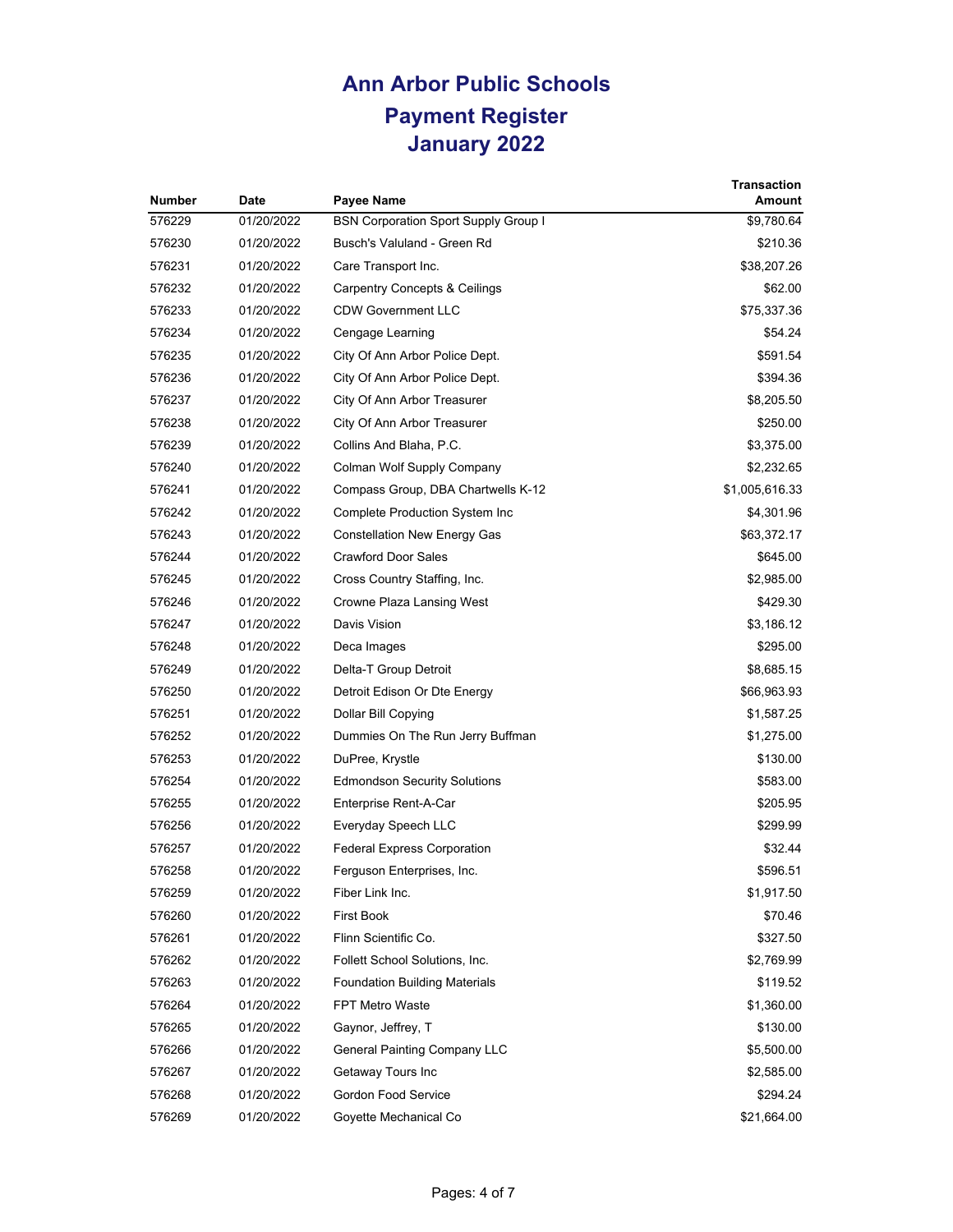| <b>Number</b> | <b>Date</b> | Payee Name                                   | <b>Transaction</b><br>Amount |
|---------------|-------------|----------------------------------------------|------------------------------|
| 576270        | 01/20/2022  | <b>Graduation Alliance</b>                   | \$41,600.00                  |
| 576271        | 01/20/2022  | Grainger                                     | \$511.23                     |
| 576272        | 01/20/2022  | Grand Valley Automation, Inc.                | \$37,274.00                  |
| 576273        | 01/20/2022  | Great Lakes Coca-Cola Bottling, LLC          | \$1,743.23                   |
| 576274        | 01/20/2022  | Great Lakes Furniture Supply Inc.            | \$1,885.00                   |
| 576275        | 01/20/2022  | Heinemann Greenwood Publishing               | \$2,546.24                   |
| 576276        | 01/20/2022  | Hobbs & Black Associates Inc.                | \$2,737.99                   |
| 576277        | 01/20/2022  | Innovative Communications Inc.               | \$24,410.00                  |
| 576278        | 01/20/2022  | Inspired By Science, LLC                     | \$5,733.21                   |
| 576279        | 01/20/2022  | International Baccalaureate Organization     | \$570.00                     |
| 576280        | 01/20/2022  | J W Pepper & Sons, Inc.                      | \$199.80                     |
| 576281        | 01/20/2022  | James Lee Michaels DBA Avery Systems         | \$560.00                     |
| 576282        | 01/20/2022  | Jewish Family Services Of Washtenaw Cty Inc. | \$2,299.00                   |
| 576283        | 01/20/2022  | Johnson, Bryan, Lee                          | \$130.00                     |
| 576284        | 01/20/2022  | Jump Start DJ's Inc.                         | \$300.00                     |
| 576285        | 01/20/2022  | Junior Learning Inc                          | \$552.24                     |
| 576286        | 01/20/2022  | Junior Library Guild                         | \$742.00                     |
| 576287        | 01/20/2022  | Kelly-Shaieb, Jessica, Leigh                 | \$130.00                     |
| 576288        | 01/20/2022  | Kiwanis/Key Club International               | \$350.00                     |
| 576289        | 01/20/2022  | Kone Incorporated                            | \$10,946.94                  |
| 576290        | 01/20/2022  | Labowitch/Labeauxco, LLC, Adam               | \$300.00                     |
| 576291        | 01/20/2022  | Lazarus, Rebecca, Ruth                       | \$130.00                     |
| 576292        | 01/20/2022  | Lightspeed Technologies, Inc                 | \$21,820.00                  |
| 576293        | 01/20/2022  | Literati Bookstore                           | \$169.35                     |
| 576294        | 01/20/2022  | Lucks Music Library                          | \$487.30                     |
| 576295        | 01/20/2022  | <b>Madison Electric</b>                      | \$2,830.04                   |
| 576296        | 01/20/2022  | Mcgraw-Hill School Education                 | \$7,803.24                   |
| 576297        | 01/20/2022  | Mea Financial Services Inc. Group Term Life  | \$3,495.82                   |
| 576298        | 01/20/2022  | Meridian Winds LLC                           | \$1,070.00                   |
| 576299        | 01/20/2022  | Merit Network, Inc.                          | \$3,875.00                   |
| 576300        | 01/20/2022  | Michigan Center for Civic Education          | \$275.00                     |
| 576301        | 01/20/2022  | Michigan DECA                                | \$1,535.00                   |
| 576302        | 01/20/2022  | Michigan Futsal Factory Academy, LLC         | \$13,709.79                  |
| 576303        | 01/20/2022  | Michigan HOSA                                | \$225.00                     |
| 576304        | 01/20/2022  | Michigan Power Rodding, Inc.                 | \$232.00                     |
| 576305        | 01/20/2022  | Michigan School Business Officials/MSBO      | \$30.00                      |
| 576306        | 01/20/2022  | Midwest Air Filter, Inc.                     | \$29,845.96                  |
| 576307        | 01/20/2022  | Miller Canfield Paddock Stone Plc            | \$7,657.50                   |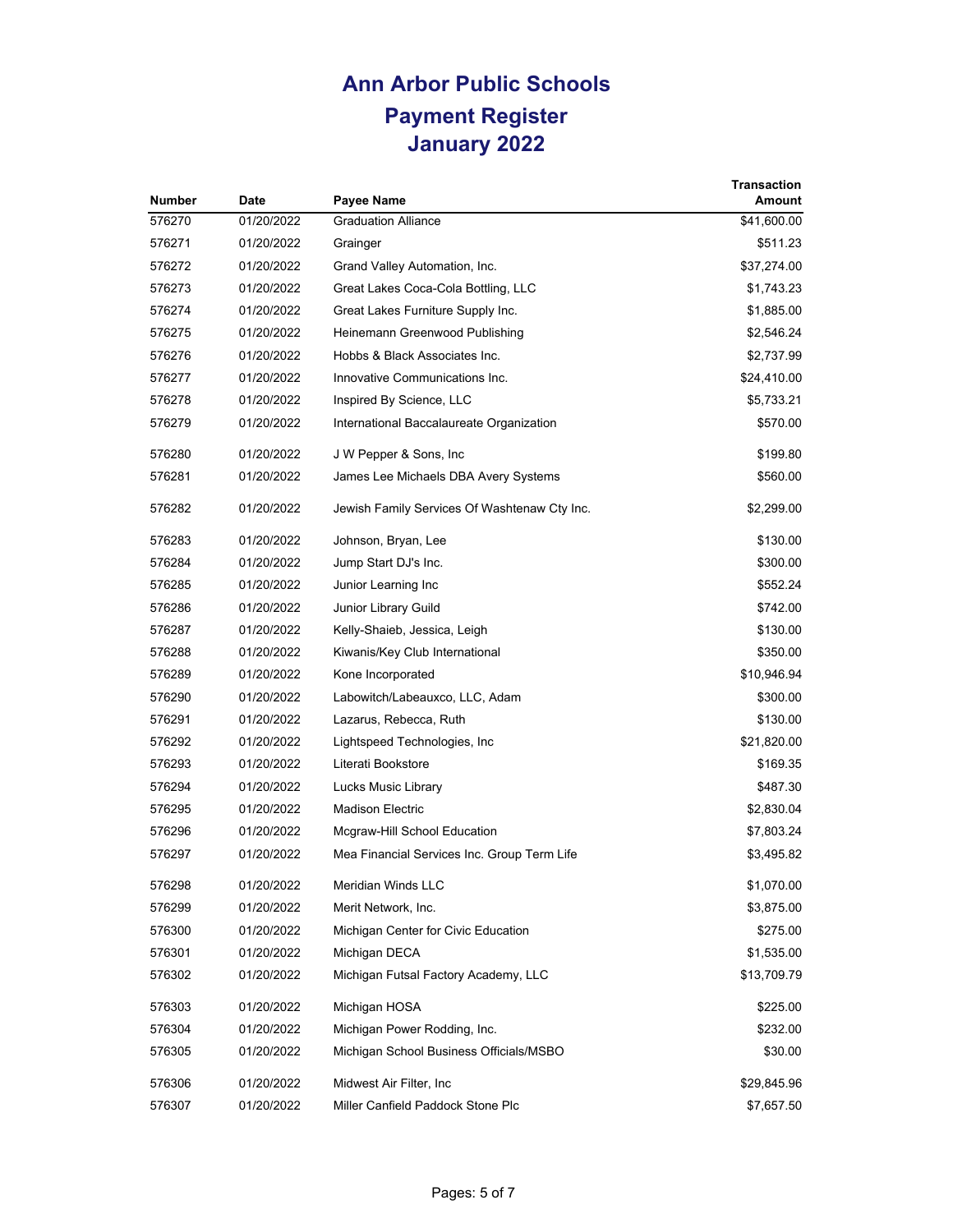| <b>Number</b> | <b>Date</b> | Payee Name                                         | <b>Transaction</b><br>Amount |
|---------------|-------------|----------------------------------------------------|------------------------------|
| 576308        | 01/20/2022  | <b>MLive Media Group</b>                           | \$253.75                     |
| 576309        | 01/20/2022  | Mobile Mini Inc. dba Mobile Storage Solutions      | \$1,051.60                   |
| 576310        | 01/20/2022  | MSBOA - Treasurer District 12 MI Schl Band & Orche | \$1,305.00                   |
| 576311        | 01/20/2022  | Napa Auto Parts                                    | \$223.36                     |
| 576312        | 01/20/2022  | Native American Experience                         | \$375.00                     |
| 576313        | 01/20/2022  | NUCO <sub>2</sub> Inc                              | \$1,763.15                   |
| 576314        | 01/20/2022  | Office Depot                                       | \$5,195.83                   |
| 576315        | 01/20/2022  | <b>PC Parts Plus LLC</b>                           | \$699.00                     |
| 576316        | 01/20/2022  | <b>Pinard and Sons LLC</b>                         | \$420.00                     |
| 576317        | 01/20/2022  | <b>Pittsfield Charter Township</b>                 | \$837.56                     |
| 576318        | 01/20/2022  | Plante & Moran, PLLC                               | \$6,605.00                   |
| 576319        | 01/20/2022  | Plaques & Such LLC                                 | \$335.00                     |
| 576320        | 01/20/2022  | Platt Laundromat, LLC                              | \$141.00                     |
| 576321        | 01/20/2022  | Premier Relocations, LLC                           | \$11,176.00                  |
| 576322        | 01/20/2022  | Project Lead The Way, Inc.                         | \$2,400.00                   |
| 576323        | 01/20/2022  | Quench USA Inc.                                    | \$87.90                      |
| 576324        | 01/20/2022  | Querijero, Ernesto                                 | \$130.00                     |
| 576325        | 01/20/2022  | <b>Quill Corporation</b>                           | \$83.61                      |
| 576326        | 01/20/2022  | Ripke Studio LLC, Ripke                            | \$1,800.00                   |
| 576327        | 01/20/2022  | <b>RJ Landau Partners</b>                          | \$2,512.50                   |
| 576328        | 01/20/2022  | Robert Half International Inc. dba Account Temps   | \$1,506.40                   |
| 576329        | 01/20/2022  | <b>Rovin Ceramics</b>                              | \$688.20                     |
| 576330        | 01/20/2022  | RSVP Photo Booth, Katrina, Humphrey                | \$200.00                     |
| 576331        | 01/20/2022  | Scholastic Inc                                     | \$3.26                       |
| 576332        | 01/20/2022  | Scholastic Inc                                     | \$329.67                     |
| 576333        | 01/20/2022  | Scholastic Reading Club                            | \$109.89                     |
| 576334        | 01/20/2022  | School Specialty Inc*                              | \$1,229.27                   |
| 576335        | 01/20/2022  | SDI Innovations, Inc.                              | \$3,261.45                   |
| 576336        | 01/20/2022  | Secure Education Consultants, LLC                  | \$8,625.00                   |
| 576337        | 01/20/2022  | Sentinel Technologies Inc                          | \$2,542.50                   |
| 576338        | 01/20/2022  | Service Sports, Inc.                               | \$36.00                      |
| 576339        | 01/20/2022  | Set-Seg (Opt & Gtl)                                | \$1,101.18                   |
| 576340        | 01/20/2022  | Shar Products Co.                                  | \$470.00                     |
| 576341        | 01/20/2022  | Skyline Athletic Booster Club C/o Treasurer        | \$1,694.29                   |
| 576342        | 01/20/2022  | Soliant Health                                     | \$17,842.50                  |
| 576343        | 01/20/2022  | State Of Michigan Labor And Economic G             | \$400.00                     |
| 576344        | 01/20/2022  | Stevens Disposal & Recycling Services Inc          | \$530.00                     |
| 576345        | 01/20/2022  | Stukent, Inc.                                      | \$900.00                     |